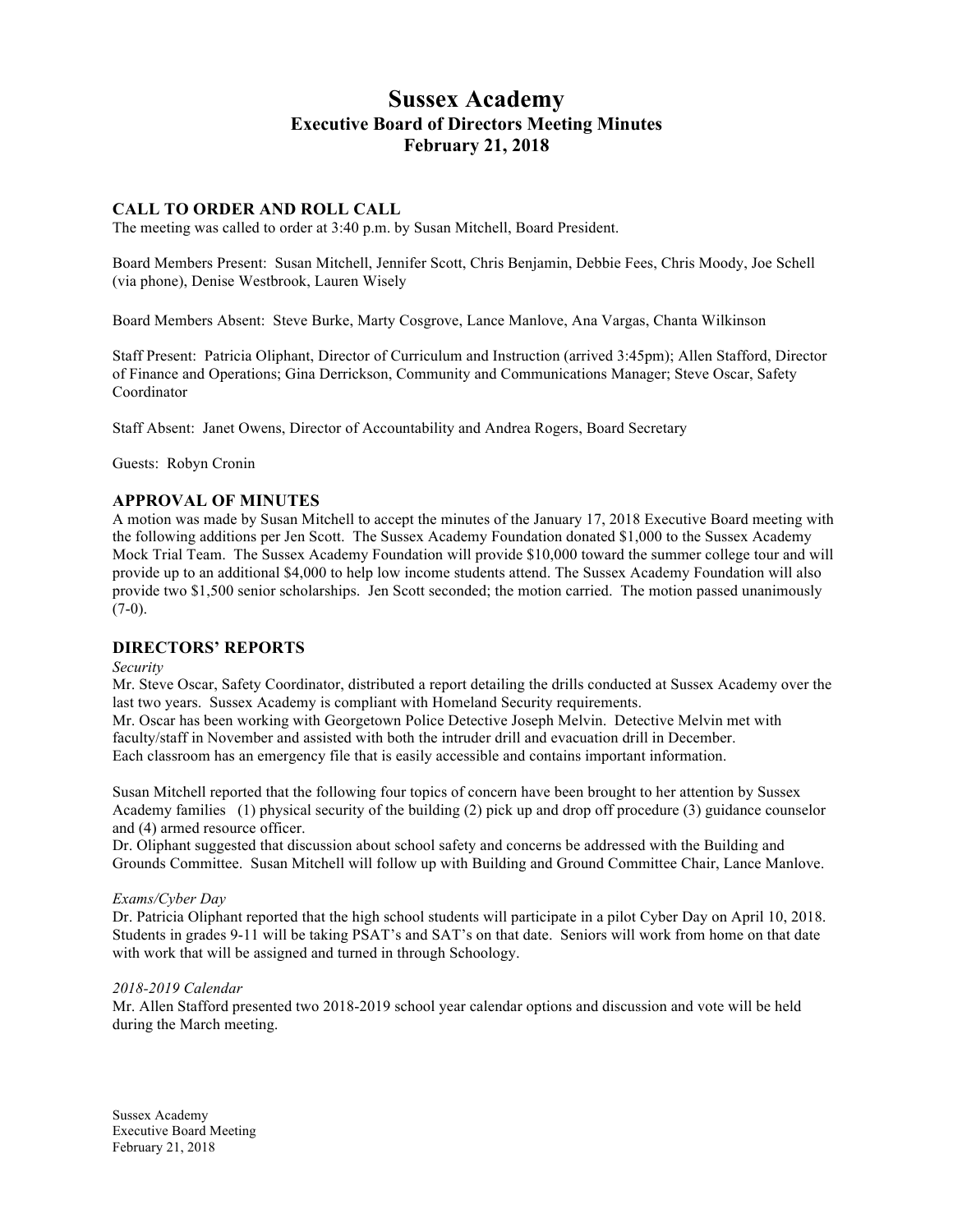# **MONTHLY BOARD FINANCIAL REPORT**

Mr. Allen Stafford reported.

A motion was made by Denise Westbrook to accept the January 31, 2018 Financial Reports. Chris Benjamin seconded; the motion carried. The motion passed unanimously (7-0).

The next CBOC meeting will be held on March 20, 2018.

## **SUSSEX ACADEMY FOUNDATION UPDATE**

Mr. Joe Schell reported that the Sussex Academy Foundation has \$563,757 in the WSFS checking account.

# **COMMITTEE REPORTS**

**Executive**

No report was presented.

## **Finance/CBOC**

The next meeting will be held on March 20, 2018.

## **Recognition**

No report was presented

# **Outreach**

Written report was presented.

# **Building and Grounds**

Written report was presented.

Mr. Joe Schell also reported that the landscaping company that has been working on the school grounds will be closing due to retirement. Board members with landscaping company suggestions should email Lance Manlove or Joe Schell.

## **Program Development**

No report was presented.

## **Athletics**

Written report was presented.

## **Legislative**

No report was presented.

## **Governance**

No report was presented.

## **Nominating**

No report was presented.

## **Succession Planning**

This report was presented in Executive Session.

## **Employee Compensation Committee**

Mr. Joe Schell reported that the Employee Compensation Committee, will be meeting next week to discuss salary adjustments for Sussex Academy faculty and a report will be provided for the March Sussex Academy Executive Board meeting.

Sussex Academy Executive Board Meeting February 21, 2018